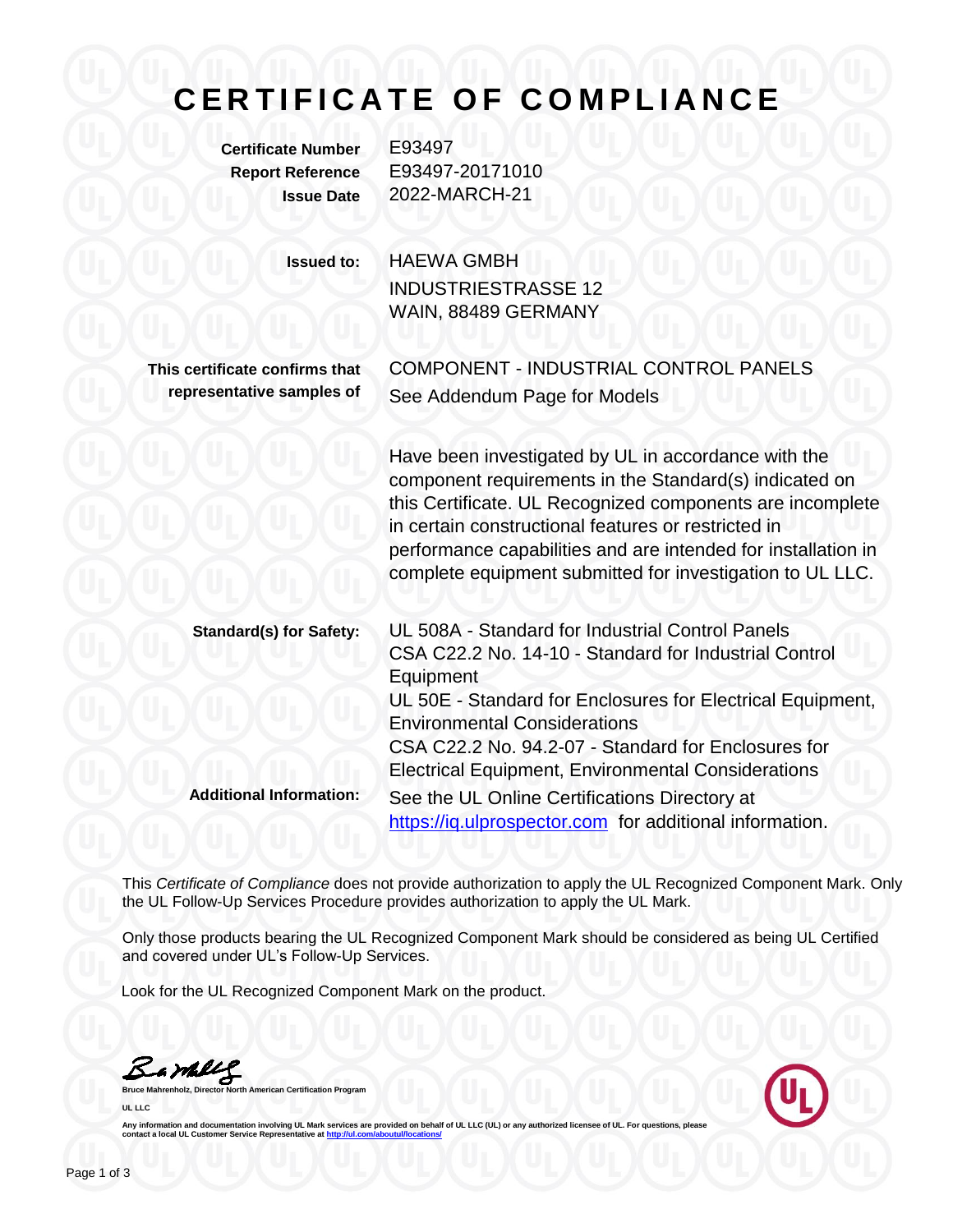## **C E R T I F I C A T E O F C O M P L I A N C E**

**Certificate Number** E93497

**Report Reference** E93497-20171010 **Issue Date** 2022-MARCH-21

This is to certify that representative samples of the product as specified on this certificate were tested according to the current UL requirements.

## **Air heaters, for mounting in industrial control panels:**

3184-0950-02-23, 3184-0950-03-23, GUT-600-1800-HEIZG, 3184-0950-02-12, 3184-0950-22-23, 3184-0950-23-23, 3184-0950-22-12, 3184-1000-00-23, 3184-1000-00-12, 3184-1000-10-23, 3184-1000-10-12, 3184-1000-04-23, 3184-1000-03-23, 3184-1000-04-12, 3184-1000-03-12, 3184-1000-14-23, 3184-1000-13-23, 3184-1000-14-12, 3184-1000-13-12, 3184-0500-01-23, 3184-0600-01-23, 3184-0700-01-23, 3184-0500-01-12, 3184-0600-01-12, 3184-0700-01-12, 3184-0500-11-23, 3184-0600-11-23, 3184-0700-11-23, 3184-0500-11-12, 3184-0600-11-12, 3184-0700-11-12, 3184-0500-00-23, 3184-0600-00-23, 3184-0700-00-23, 3184-0500-00-12, 3184-0600-00-12, 3184-0700-00-12, 3184-0500-10-23, 3184-0600-10-23, 3184-0700-10-23, 3184-0500-10-12, 3184-0600-10-12, 3184-0700-10-12

### **Fluorescent surface mounted luminaires:**

3080-7041-11-21, 3080-7041-11-22, 3080-7041-23-18, 3080-7041-11-01, 3080-7041-11-02, 3080-7041-24-16, 3080-7041-24-17, 3080-7041-11-23, 3080-7024-11-24, 3080-7041-23-19, 3080-7041-11-04, 3080-7041-11-03, 3080-7041-23-11-21, 3080-7041-23-11-22, 3080-7041-23-23-18, 3080-7041-23-11-01

#### **Pressure compensators:**

3080-7115-40U15, 3080-7115-12U15, HAE0000243749-00-00

### **Fan kits:**

3157-0050-11-23, 3157-0051-11-23

### **LED Lights:**

3080-7041-23-01-01, 3080-7041-23-00-01, 3080-7041-23-02, 3080-7041-24-01-01, 3080-7041-24-00-01, 3080-7041-24-02, 3080-7041-23-04, 3080-7041-23-03, 3080-7041-23-05, 3080-7041-24-04, 3080-7041-24-03, 3080-7041-24-05, 3080-7041-23-10, 3080-7041-23-09, 3080-7041-23-11, 3080-7041-23-13, 3080-7041-23-12, 3080-7041-23-14, 3080-7041-23-16, 3080-7041-23-15, 3080-7041-23-17, 3080-7041-24-07, 3080-7041-24-06, 3080-7041-24-08, 3080-7041-24-10, 3080-7041-24-09, 3080-7041-24-11, 3080-7041-24-13, 3080-7041-24-12, 3080-7041-24-14

Bambles

**Bruce Mahrenholz, Director North American Certification Program UL LLC**



Any information and documentation involving UL Mark services are provided on behalf of UL LLC (UL) or any authorized licensee of UL. For questions, please<br>contact a local UL Customer Service Representative at <u>http://ul.co</u>